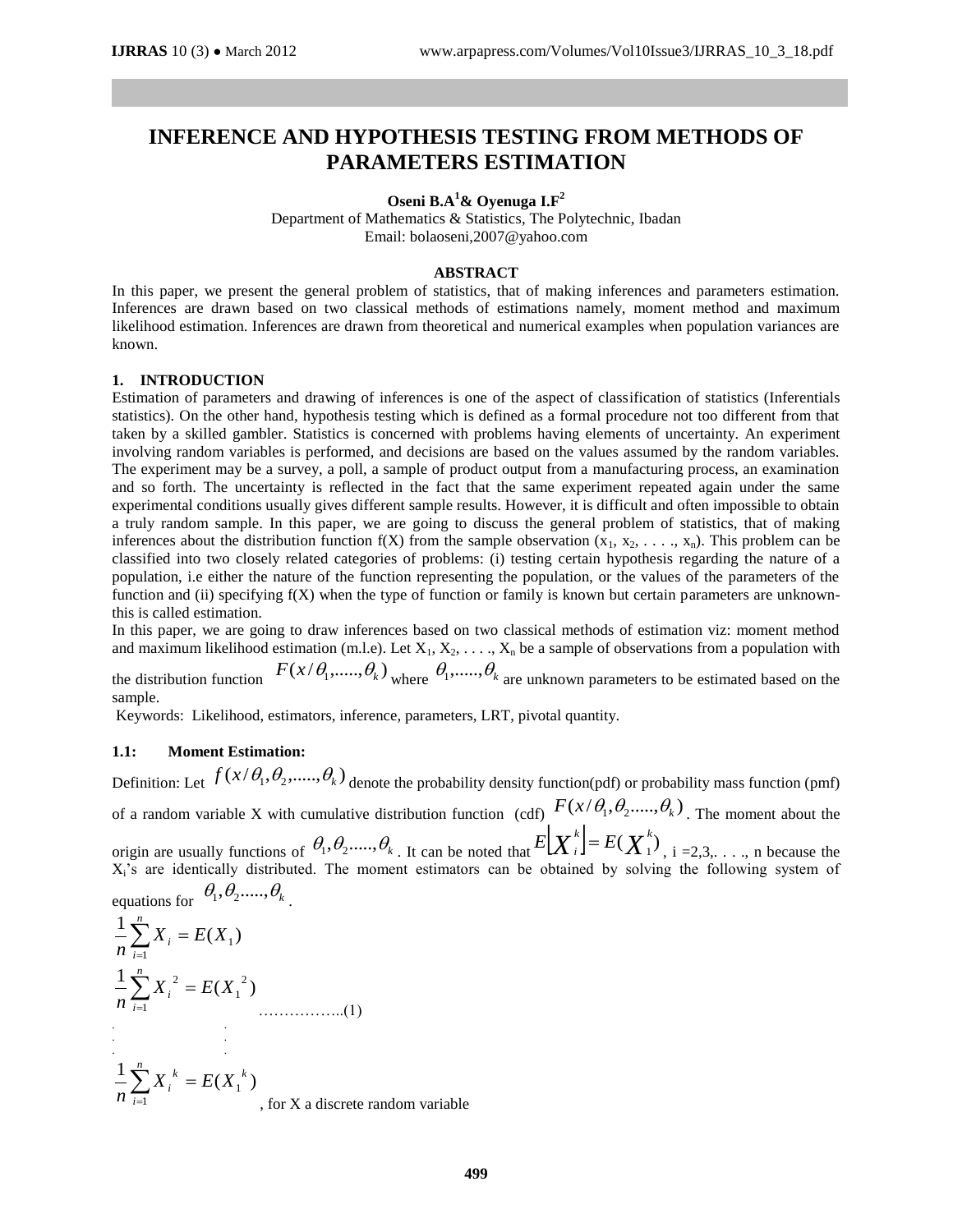and  $\left[ \begin{matrix} X^{\,j} \end{matrix} \right] = \int_{-\infty}^{\infty}$  $E[X_i^j] = \int_{-\infty}^{\infty} x^j f(x/\theta_1, \theta_2, ..., \theta_k) dx$ ,  $j=1,2,...,k$  for X a continuous random variable.

#### **1.2 Maximum Likelihood Estimation**

Definition: For a given sample  $x = (x_1, x_2, \ldots, x_n)$ , the function defined by

$$
L(\theta_1, \theta_2, ..., \theta_k | x_1, x_2, ..., x_n) = \prod_{i=1}^n f(x_i | \theta_1, \theta_2, ..., \theta_k)
$$
 is called the likelihood function. The maximum

likelihood estimators are the values of  $\theta_1, \theta_2, ..., \theta_k$  that maximimize the likelihood function.

To obtain the parameters  $\theta_1, \theta_2, ..., \theta_k$  we differentiate partially the log of m. l. e. with respect to  $\theta_1, i = 1,2,...,k$ and equates to zero and solved

#### **1.3 Inferences**

Let  $X = (x_1, x_2, ..., x_n)$  be a random sample from a population, and let  $x = (x_1, x_2, ..., x_n)$ , where  $x_i$  is an observed value of  $X_i$ ,  $i=1,2,...,n$ . for simplicity, let us assume that the distribution function  $F(x/\theta)$  of the population depends only on a single parameter  $\theta$ . In the sequel,  $p(X \le x/\theta)$  means the probability that X is less than or equal to x when  $\theta$  is the parameter of the distribution of X.

## **1.4 The Likelihood Ratio Test (LRT)**

Let X=  $(x_1, x_2, ..., x_n)$  be a random sample from a population with the pdf  $(F(x/\theta))$ . And further let  $x = (x_1, x_2, ..., x_n)$  be an observed sample. Then the likelihood function is given by

$$
L(\theta/x) = \prod_{i=1}^n f(x_i / \theta)
$$

The LRT statistic for testing hypotheses  $H_o: \theta \in \theta_0$  versus  $H_\alpha: \theta \in \theta_0^c =$  where  $H_0$  is called the null hypothesis,  $H_{\alpha}$  is called the alternative or research hypothesis,  $\theta_{\alpha}^{\circ}$ <sup>0</sup> denotes the complement set of  $\theta_0$  and  $\theta_0$  U $\overline{\theta}_0^c$  $0 = \theta$  is given by  $\sup \theta L(\theta / x)$  $f(x) = \frac{\sup \theta_o L(\theta/x)}{g(x)}$  $L(\theta/x)$  $L(x) = \frac{\sup \theta_o L(\theta / x)}{2\pi}$  $\theta L(\theta$  $\lambda(x) = \frac{\sup \theta_o L(\theta)}{\sum_{i=1}^{n} a_i}$ …………………….(2)

and  $\lambda(x)$  lies in the interval  $0 < \lambda(x) < 1$ , and the LRT rejects H<sub>o</sub> for smaller values of  $\lambda(x)$ .

2

J ℩

 $\frac{y}{\sigma_0}$ 

*yj*

I ∖  $-\frac{1}{2} \left( \frac{y_j -}{\sigma_c} \right)$ μ

1  $-\frac{1}{2} \left( \frac{y-\mu}{\sigma_0} \right)$ 

 $\ell$ 

Inferential procedures are usually developed based on a statistic T(X) called pivotal quantity. The distribution of T(X) can be used to make inferences on  $\theta$ . The value of T(X) is called the observed value of T(X). That is, T(X) is the numerical based on the observed sample x.

#### **1.5.1 Theoretical example**

Given that y<sub>1</sub>, y<sub>2</sub>,..., y<sub>n</sub> is a sample of observations from a population  $N(\mu, \sigma_0^2)$  where  $\sigma_0^2$  is known. Test the hypothesis  $H_0: \mu = \mu_o$ <sub>versus</sub>  $H_\alpha: \mu = \mu_\alpha > \mu_0$ . Solution,

Since  $f_j(y_j, \mu, \sigma_0)$ <sub>=</sub>  $\sqrt{2}$  $\sigma_{0}$   $\sqrt{2\pi}$ 

and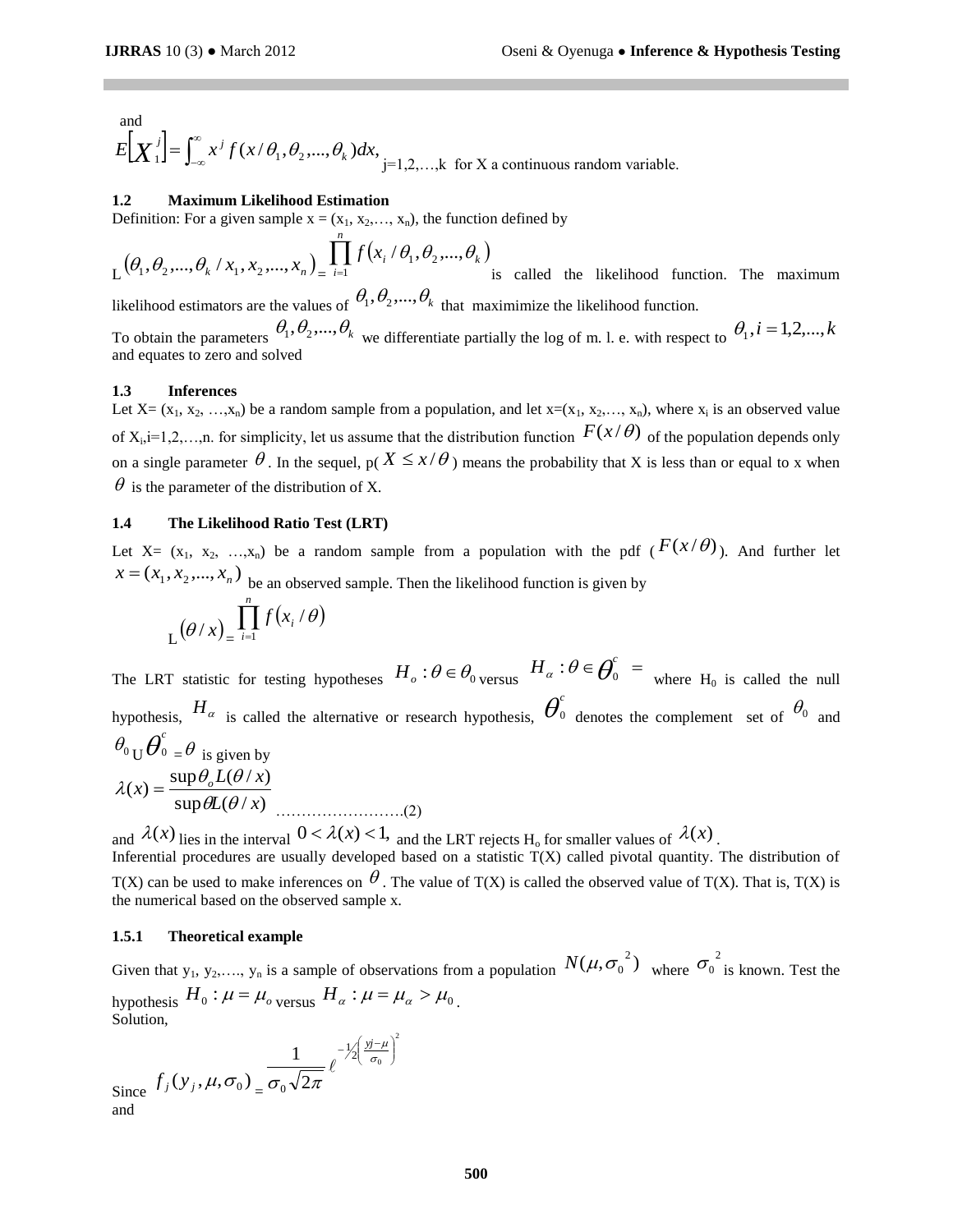$$
\ell(\mathbf{y}_{j}, \mu, \sigma_{0}) = \frac{1}{\sigma_{0}^{n} (2\pi)^{\frac{n}{2}}} e^{-\frac{1}{2} \sum (\frac{y_{j} - \mu}{\sigma_{0}})^{2}}
$$

$$
l_{\alpha/0} = \frac{\frac{1}{\sigma_{0}^{n} (2\pi)^{\frac{n}{2}}}}{\frac{1}{\sigma_{0}^{n} (2\pi)^{\frac{n}{2}}}} e^{-\frac{1}{2} \sum (\frac{y_{j} - \mu_{\alpha}}{\sigma_{0}})^{2}}
$$

$$
\frac{1}{\sigma_{0}^{n} (2\pi)^{\frac{n}{2}}},
$$

simplified to

$$
\varepsilon_{\alpha/0} = e^{-\frac{1}{2\sigma_0^2} (\sum (y_j - \mu_\alpha)^2 - \sum (y_j - \mu_0)^2)}
$$
............(3)

By Neyman Pearson Lemma, best critical region is given by  $\ell_{(\alpha/0)} > C_{\alpha}$ . Then

$$
-\frac{1}{2\sigma_0^2}\Big[\sum_{j} (y_j - \mu_\alpha)^2 - \sum_{j} (y_j - \mu_0)^2\Big] > \log C_\alpha
$$

simplifies to

$$
\frac{1}{\log \ell_{\alpha 0}} = -\frac{1}{2\sigma_0^2} \Bigl\{ \sum \Bigl[ 2y_j - (\mu_\alpha + \mu_0) \Bigr] (\mu_\alpha - \mu_0) \Bigr\} > \log C_\alpha
$$

after simplification we then have

$$
\overline{Y} > \frac{1}{2n} \left[ \frac{2\sigma_0^2 \log C_\alpha}{\mu_\alpha - \mu_0} + n(\mu_0 + \mu_\alpha) \right]
$$
 (4)

That is

 $\overline{Y} > d\alpha$  where  $d\alpha$  is the expression on the right hand side to which we want to find an alternative  $P(\overline{Y} > d\alpha / H_{\alpha}) = \alpha$ 

Since 
$$
y_j \sim N(\mu, \sigma_0^2)
$$

$$
\therefore Z = \frac{\overline{Y} - \mu}{\sigma_0 / \sqrt{n}} \sim N(0,1)
$$

Here, we require K $\alpha$  such that  $P(Z \ge k_{\alpha} / H_{\alpha}) = \alpha$ 

$$
P\left(\frac{\overline{Y} - \mu}{\sigma_0 / \sqrt{n}} > k_\alpha / H_\alpha\right) = \alpha
$$

 $(\overline{Y} > \mu_0 + \frac{k_{\alpha} \sigma_0}{\sqrt{n}}) = \alpha$  $P(\overline{Y} > \mu_0 + \frac{k}{\sigma})$ 

Hence

Therefore, test-statistic is  $\overline{Y}$ .